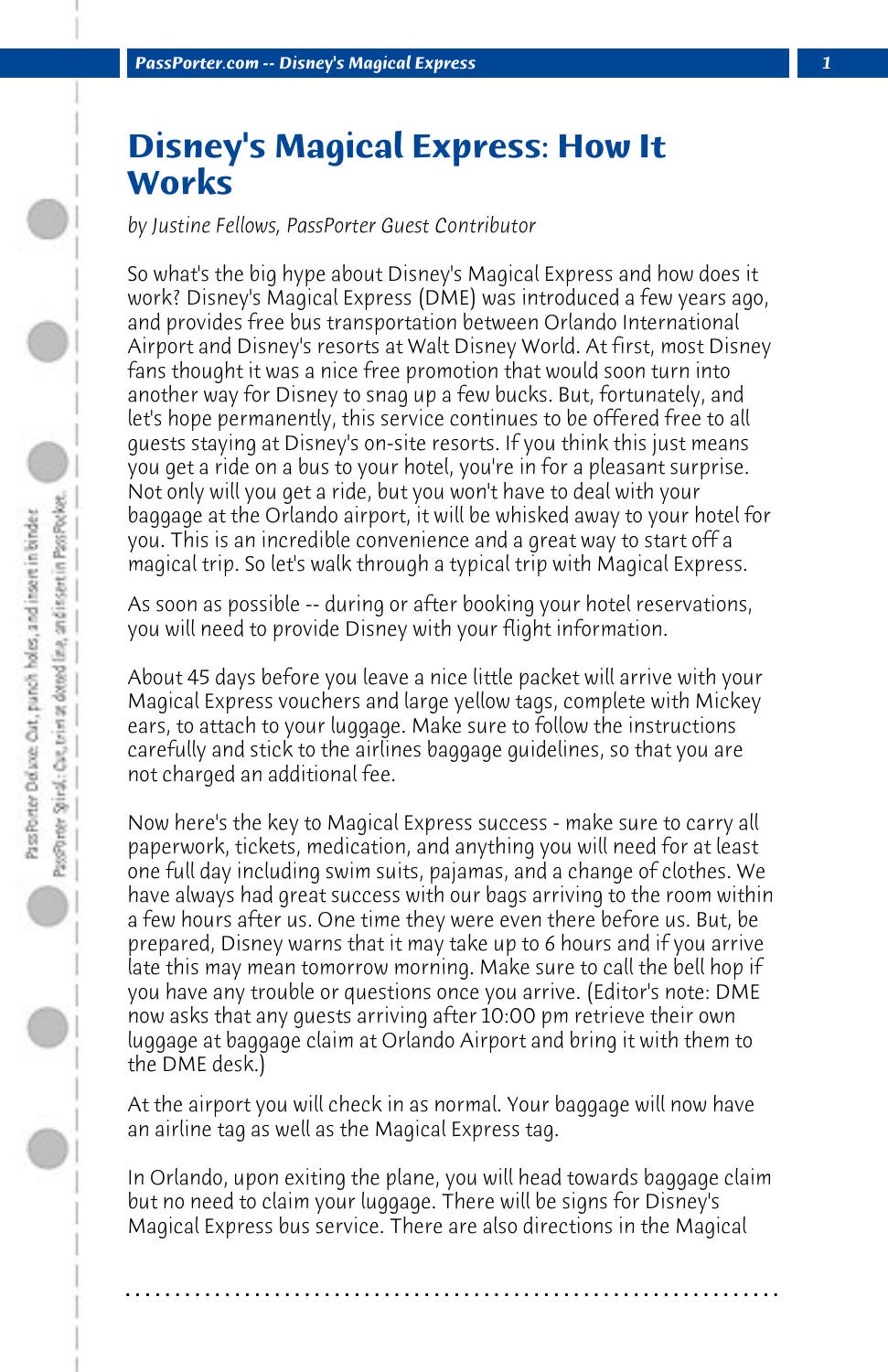*PassPorter.com -- Disney's Magical Express (continued) 2*

Express voucher book that you received. You will follow signs to the DME counter on Level 1, check in, and cross the aisle to the line designated for your hotel. It's all timing here -- buses run frequently, but you may have just missed one. I would estimate about a 15- to 20-minute wait inside and 10--15 minutes on the bus before it departs. Don't worry if the line is long, this is your first introduction to the fine efficiency of Disney World.

The bus is clean and comfortable. On the way, the excitement will grow, with a video highlighting the parks and features of Walt Disney World. The ride to Disney is about 40 minutes, and your bus will most likely need to make two to three short stops [at different resorts, so be patient](http://www.passporter.com/wdw/speedplanner.asp) [and enjoy the scenery.](http://www.passporter.com/wdw/speedplanner.asp)

The Magical Ex[press bus will drop you off at the entranc](http://speedplanner.podbean.com/)e of your hotel. When you arrive I recommend sending an adult ahead to check in, while someone hangs behind to deal with carry-on luggage and kids. The lobbies are comfortable -- there is usually a spot where weary kids can relax and watch Disney movies, nice bathrooms to change into [appropriate clothing, and a gift shop or dining area nearby](http://www.passporter.com/articles/disneys-magical-express-travelgirl.php) if you need anything.

Enjoy your trip and get ready for my favorite Magical Express bonus. Most airlines allow you to check in at the hotel and they handle your baggage on the way home as well. The night before you leave you will receive instructions for your trip home. Ahhhh, if they only could be at every airport, now that would be truly magical!

*About The Author: Justine, the author of PassPorter's Disney Speed Planner: The Easy Ten-Step Program*, works in education in Connecticut. She is also the host of Travel Girl's(TM) Tips for Disney World podcasts.

*Article last updated: 4/2/2009*

*View the latest version online at: http://www.passporter.com/articles/disneys-magical-express-travelgirl.html*

*Copyright by Justine Fellows. All rights reserved under International and Pan-American Copyright Conventions. No part of this publication may be stored in a retrieval system or transmitted in any form by any means electronic, mechanical, photocopying, recording, scanning, or otherwise, except as permitted under sections 107 or 108 of the 1976 United States Copyright Act. Resale of this guide is strictly prohibited without the copyright holder's permission. If you purchased this publication from someone other than PassPorter Travel Press, please call 877-929-3273.*

**. . . . . . . . . . . . . . . . . . . . . . . . . . . . . . . . . . . . . . . . . . . . . . . . . . . . . . . . . . . . . . . . . .**